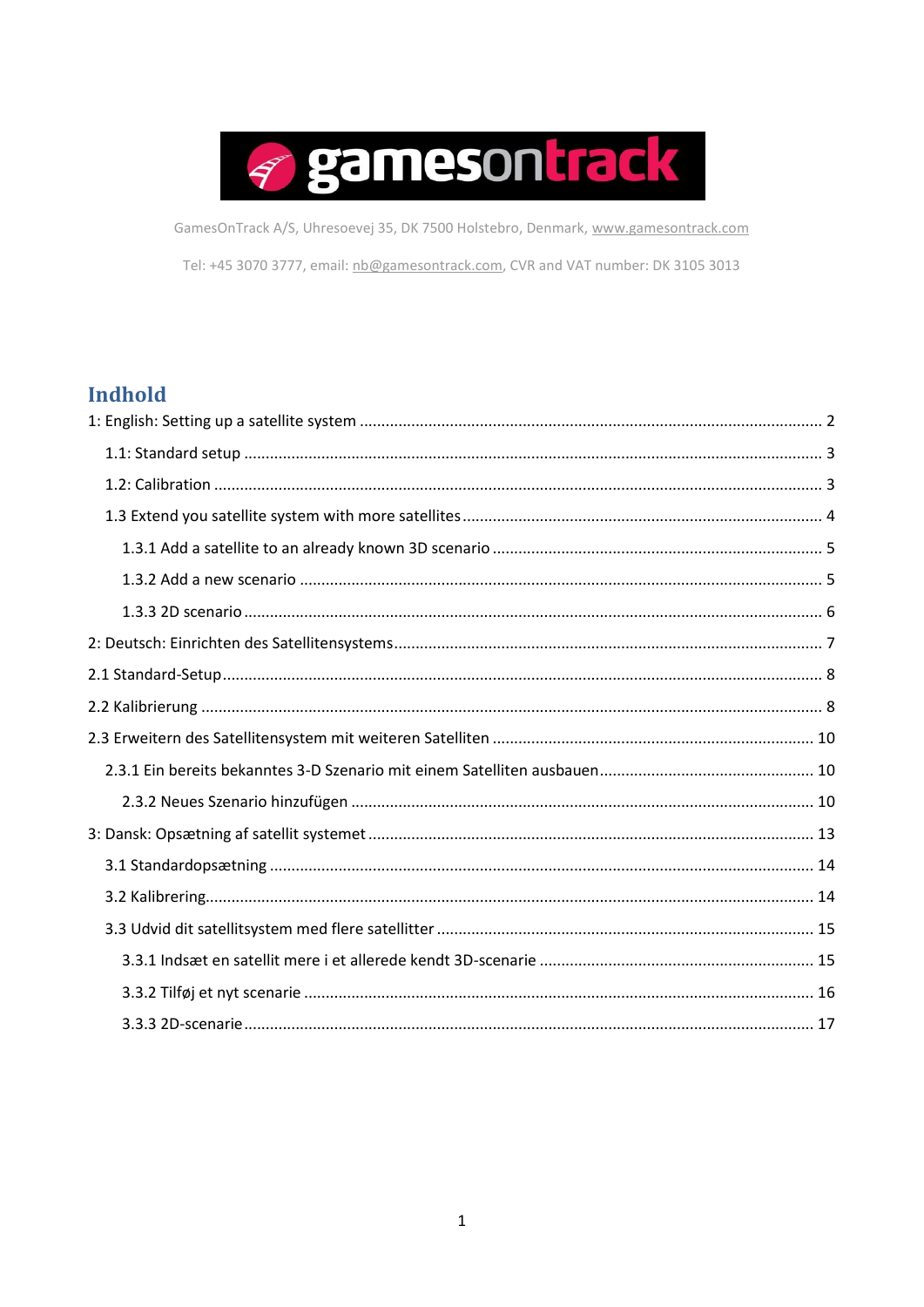# <span id="page-1-0"></span>**1: English: Setting up a satellite system**

Just as an outdoor GPS, the indoor system is applied for accurate measuring of where a given vehicle is positioned at any time. The method is that more satellites – often in the ceiling – measure the distances to a given vehicle simultaneously. These distances are converted, like for a GPS, to the position of the vehicle in the room.

Designations:

**Satellite**: The unit hanging in the ceiling or mounted on the side/wall



## **3 satellites in triangle in ceiling:**



**Sender**: Unit which is driving or to be measured



**Calibration triangle**: The triangle which you draw on your layout, and of which you measure the side lengths. The points in it are applied for calculation of the satellite positions. The base line of the calibration triangle is you X axis in your coordination system and the plan of the triangle is your basic plan.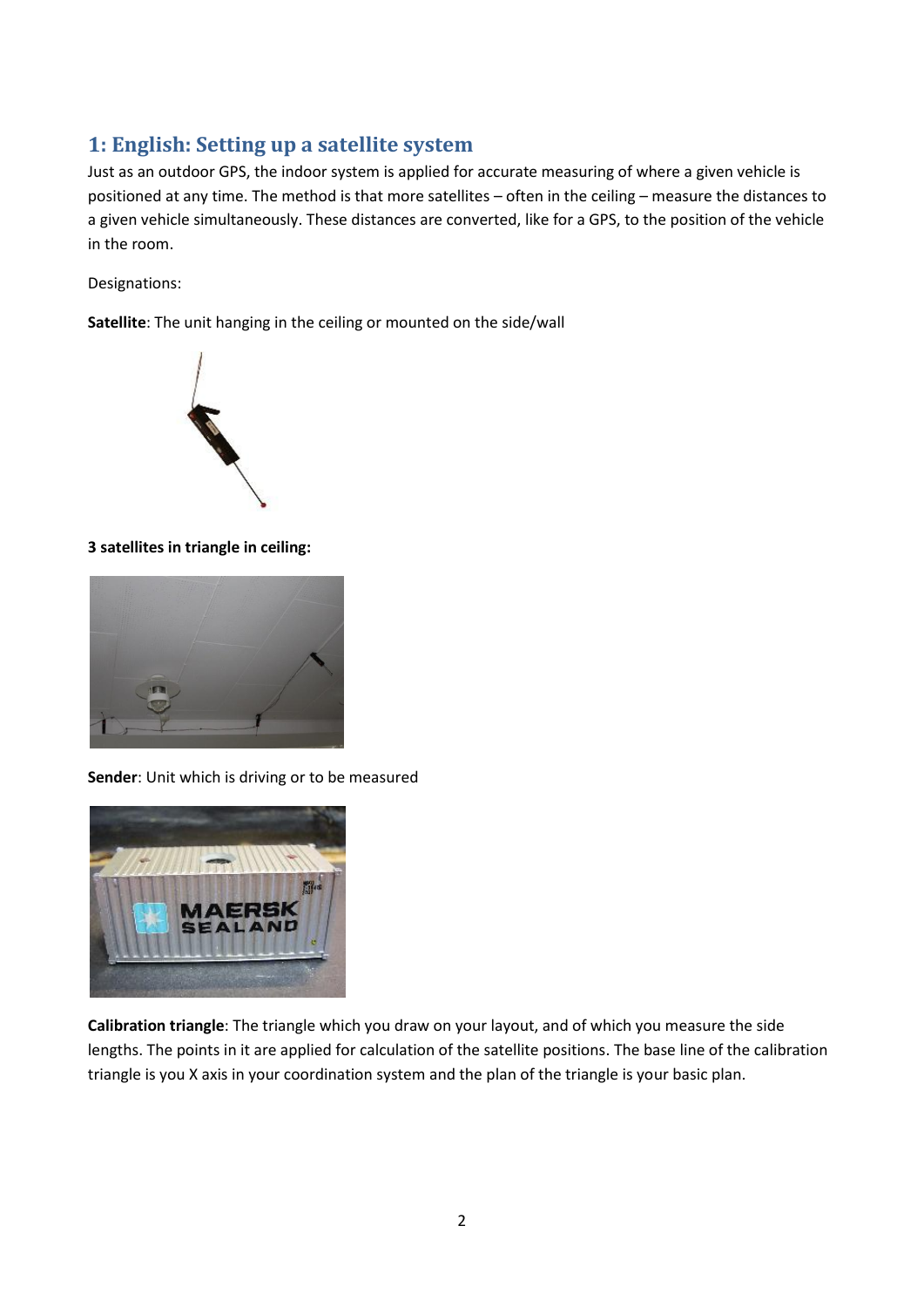

**Scenario**: A scenario is a coordination system with one, two or more satellites with known coordinates. The coordinates are found by means of the calibration triangle. Up to 6 satellites can be contained in a scenario. There can be more scenarios in a room.

**Connected scenarios**: One scenario is selected to be main scenario. All positions in the other scenarios are added extra values, so that instead of being local coordinates, they now fit in the coordinate system of the main scenario. Due to the fact that all scenarios are born with their own 0 point, this corresponds to shifting the 0 points of the scenarios in relation to the main scenario.

# <span id="page-2-0"></span>**1.1: Standard setup**

You will need 3 satellites. They are to be mounted in the ceiling or up high at the wall forming a triangle with side lengths of between 1 and 2 metres. We allow up to 5 metres but we recommend to gather the satellites due to handling of measuring uncertainty.

The best position is when each satellite hangs/points with its opening angled downwards, approx. 30-45 degrees in relation to the ceiling towards the most far-off point to measure.

The satellites will need power supply, which should be direct current or e.g. DCC from model railway systems. Newer versions can apply batteries.

## <span id="page-2-1"></span>**1.2: Calibration**

Calibration means that the positions of the satellites are calculated so that they will have a unique 3D coordinate exactly like outdoor GPS.

You decide how your local coordinate system should be positioned. We recommend you to follow below procedure when positioning it: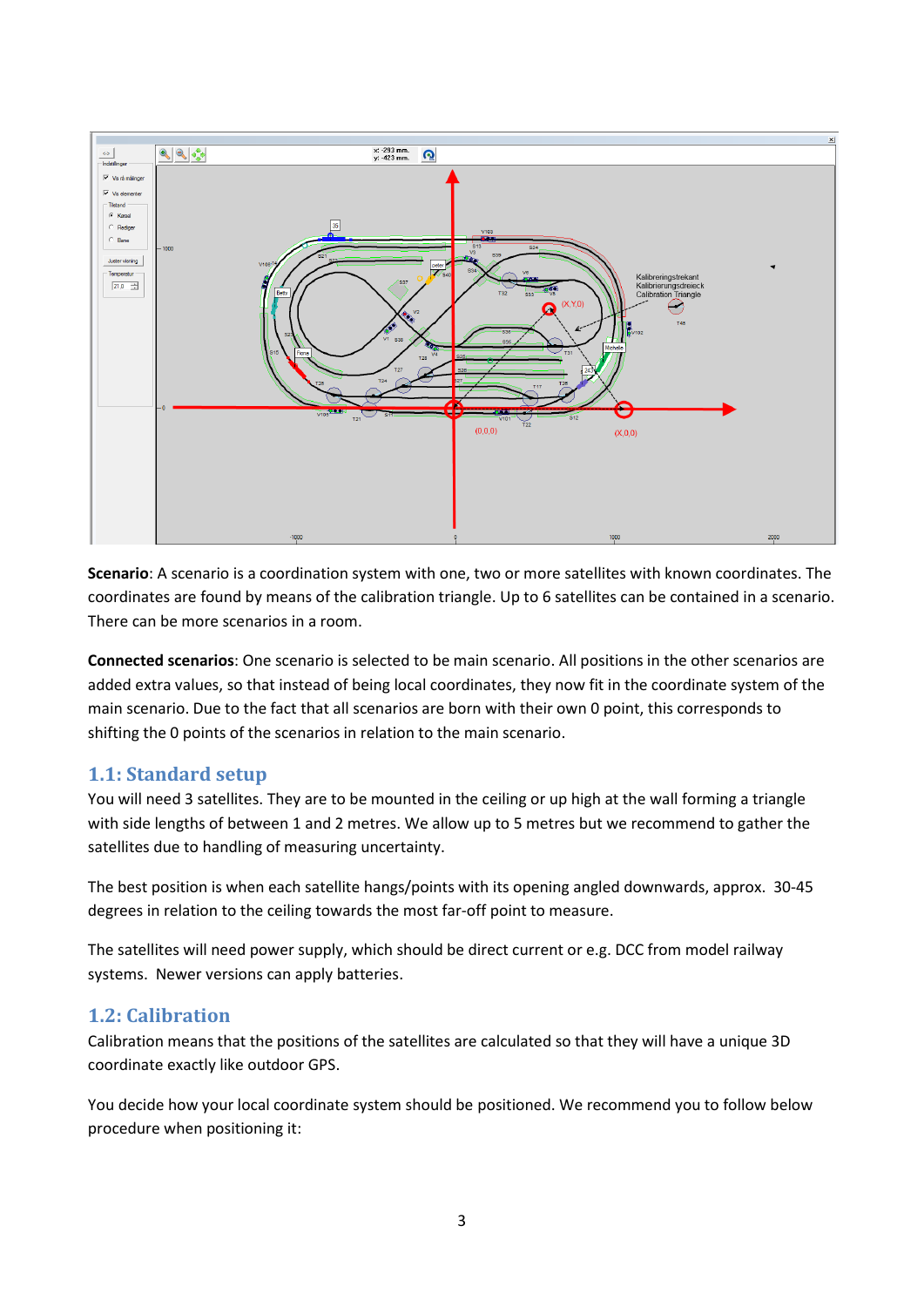- 1) Stand in front of what you want to measure: a layout, a rail, or a floor.
- 2) Imagine that the drawing of your layout looks like the one in the illustration above. The part of the layout nearest to you is at the bottom of the screen. In front of you is a horizontal layout. This is to be displayed on a screen. You could take a picture from the ceiling with a camera. When looking at the picture on a screen, the bottom edge of the picture is the part of the layout nearest to you. That is if you hold the camera in the normal position.
- 3) Position your "global" 0,0,0 to the left of you and mark it with a cross, pin, or label on the layout, so that you can use it again.
- 4) Place you X axis pointing to the right of you and set a point which marks this direction between 1 and 2 metres to the right. The point is called X,0,0. Mark it with a label, pin or a cross.
- 5) Fix your basic plan. You do this by setting a third point in front of you approx. 1-2 metres further in, so that your 3 points form a triangle. We call the third point X, Y, 0. This triangle is your basic plan. A good thing would be if your basic plan is the same plan as your floor, your table or your board. It is not important where X,Y,0 is positioned, whether the 3 points form a right-angled triangle, isosceles or asymmetric triangle. Only, no sides can be shorter than 400 mm and longer than 2000 mm, and no angles can be too acute. Use an isosceles. Mark the point with a label, pin or cross. We call this triangle your calibration triangle (contrary to the satellite triangle).
- 6) Using a measuring tape, you measure the lengths of the sides of your calibration triangle:
	- a. At first 0,0,0 to X,0,0
	- b. Next X,0,0 to X,Y,0
	- c. Finally X,Y,0 to 0,0,0
- 7) Now the 3 satellites for this coordinate system are calculated by measuring the distances from all 3 satellites to the 3 points in your calibration triangle. This is done in the GT-Command program or in our SW-kit. In GT-Command you choose *Edit/Scenario* – in this way you built your first scenario. You measure the distance by means of a sender, e.g. a container sender, car, train or battery sender. The sender is placed on the 3 points, one at a time, at a row starting with 0, 0, 0 and ending with X, Y, O and stays on each point long enough for all 3 distances to be measured stably – this appears from the program, often it takes only 2-3 seconds. When all distances have been measured, the measuring process is done.
- 8) Enter the 3 distances that you measured with the measuring tape in mm in the distance table and press OK in the program. When reopening the scenario, it has turned green and is ready.

You have now made an indoor satellite system and can measure a position on any sender visible for the 3 satellites and which are within reach of the sender. It depends on the strength of the sender but normally it is 6 m for small layouts. We call the measuring system a scenario – here a 3D scenario. You can give it your own name.

## <span id="page-3-0"></span>**1.3 Extend you satellite system with more satellites**

You can extend your monitoring to areas which your first scenario cannot cover; e.g. if you have a hidden lower floor, if you have a larger area or if you have a number of objects hindering proper measuring at a certain location of your layout.

All the time, the principle is that either you extend with a new scenario or you add more satellites in an existing scenario.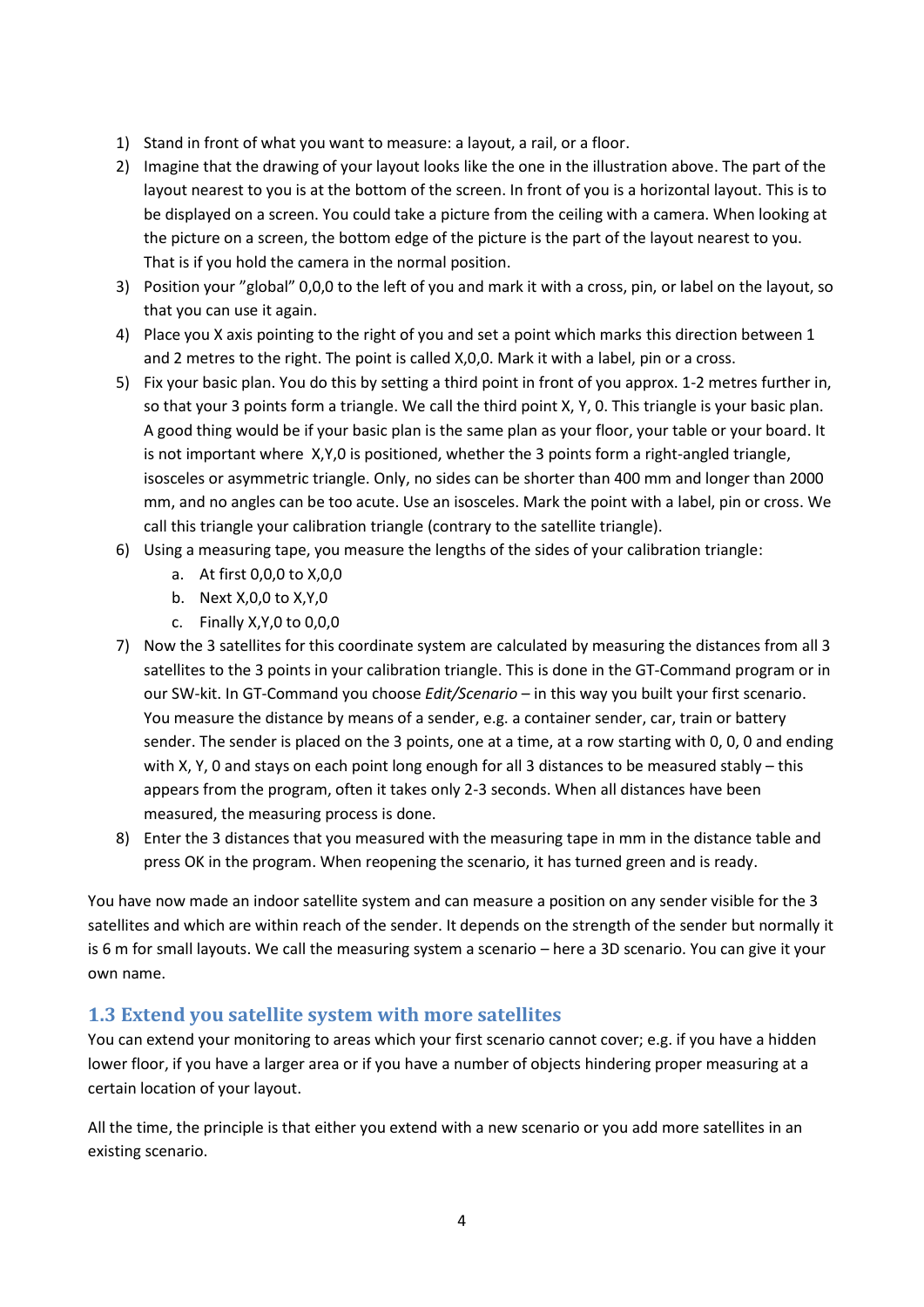### <span id="page-4-0"></span>**1.3.1 Add a satellite to an already known 3D scenario**

- 1) Setup another satellite in connection with the 3 that you already have. Maximum 5 metres away from the one which is farthest away.
- 2) Use GT-Command and select in the scenario *Add new satellite*.
- 3) Use a sender for calculation of the new one. This is done by moving the sender around to 4 random positions, from which the sender can see the new satellite as well as the other 3 ones. GT-Command keeps count of, whether your measuring positions are acceptable. Use e.g. 4 points in a rectangle, shortest distances approx. 500 mm. A progress bar shows if/when a measuring point has been accepted and you can move on to the next point.
- 4) Click OK when you have finished. Now 4 satellites have distances to you calibration triangle and now up to 4 satellite triangles (measuring triangles) can be applied for measuring of positions (4 combinations of 4 satellites). See the valid combinations under *Measuring triangles* in the program. Some triangles will NOT be valid, because the sides are too long or the angles too narow. The measuring system will, if required, find the triangle which measures best.
- 5) You can extend in this way up to max. 6 satellites in one scenario, but...
- 6) The measuring method has the weakness that it increases the uncertainty of the new triangles, because the distances to be used for measuring are too long. You see this from the increasing height over the plan and the formation of sort of a "banana effect". We therefore recommend only to extend a scenario with a few receivers. For larger extensions we recommend to follow the below procedure.

### <span id="page-4-1"></span>**1.3.2 Add a new scenario**

You can add a new scenario with 3 satellites. You can reuse 1 or 2 satellites from an earlier scenario. Create a new scenario in the system. Follow the method described under calibration. The most important thing in this regard is:

- 1) You are now to make a new calibration triangle with 3 new measuring points. It is important that this triangle is in level with the first triangle and out of practical reasons, it is recommended (but not necessary) that its axes are parallel with the axes of the first calibration triangle.
- 2) When the new scenario has been calibrated, it has its own 0,0,0. This is now to be shifted on the computer, so that its position fits with the real distances to the main scenario (your first scenario). If the new 0 point is positioned e.g. 4 metres out of the X axis on the first scenario and 3 metres behind the X axis, then the new scenario on the PC is shifted +4000 mm in X and -3000 mm in Y in relation to the main scenario.
- 3) This is done in the menu point *Connect scenarios*. Here the main scenario is fixed and you cannot move it. Select the scenario to move by clicking on it. Use the arrow keys to shift the scenario and e.g. rotate it, if it is a little or much twisted. You just close the window when finished.
- 4) If you are building with cars or trains and extend, where you can drive with a sender, then you can draw in 3D in the window *Connect scenarios* by moving the sender. When drawing this, a track is drawn on the screen in two colours, one for each scenario. You can then freeze a recording, which fits both scenarios. Now you just have to move your new scenario by means of the arrow keys, so that the two tracks are situated precisely on top of each other.
- 5) If your new scenario is situated under/on top of the main scenario, you can use the same method. The only difference is that it is seldom possible to measure in both scenarios simultaneously,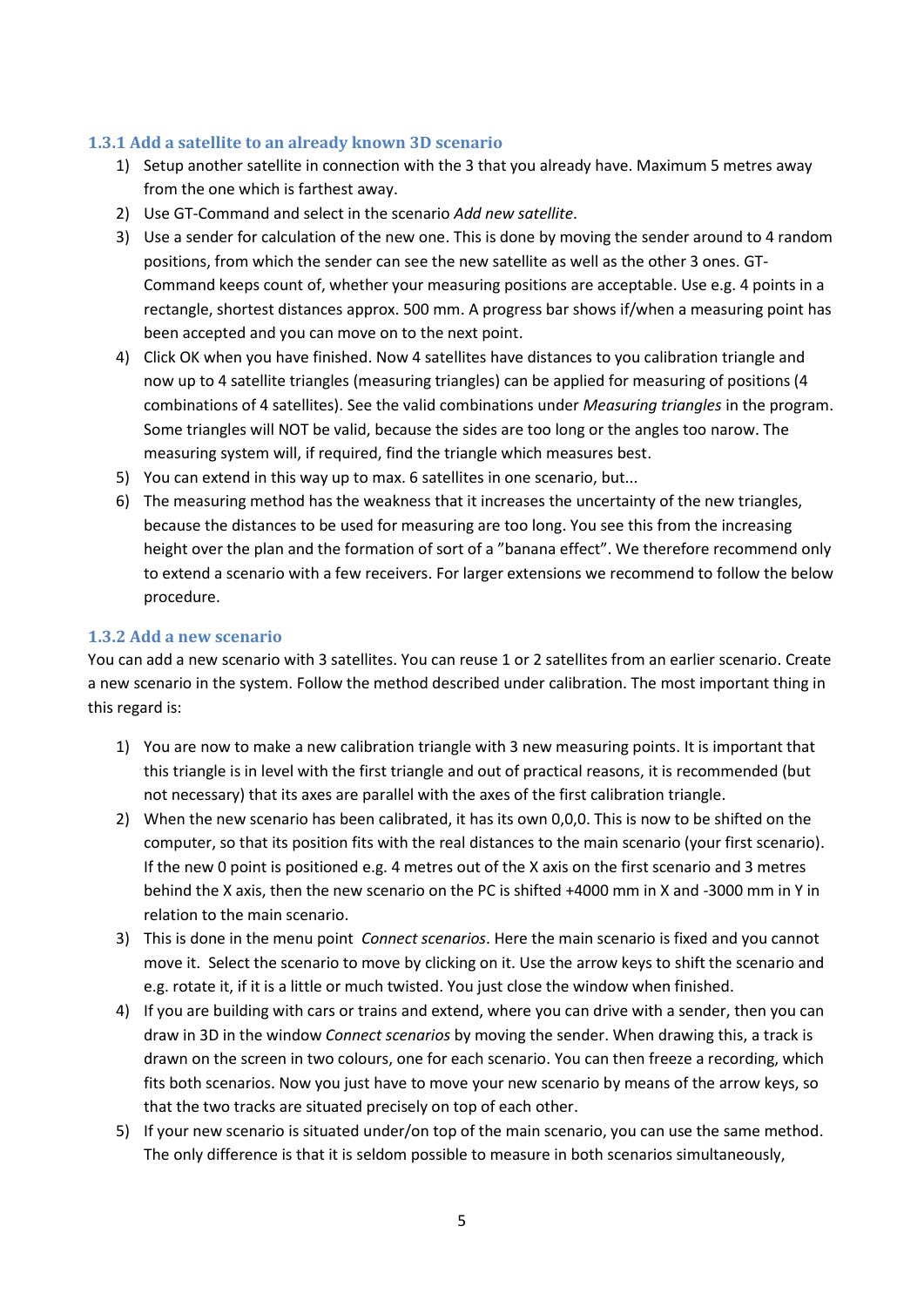apparently only for a short transition period, or the transition period is hidden for both scenarios. So you will have to measure all 3 shiftings with a measuring tape. Remember to measure in a direction away from the main scenario. It is recommended to keep parallel axes such as a physical edge or a wall.

In this way you can in principle extend your room for as long as you have satellites.

### <span id="page-5-0"></span>**1.3.3 2D scenario**

A 2D-scenario is a special scenario with only 2 receivers. A precondition is that you drive at a fairly plane area or only want to measure in one height.

The 2D scenarios are well-suited for long, low areas such as fiddle yards and parking places. The principles are:

- 1) At least 2 max. 6 receivers placed in a row and in the same height above the plan on which to measure.
- 2) Set up the receiver in an as high position as possible OUTSIDE the outer track, preferably approx. 300 mm
- 3) The first receiver is 0, 0, 0. The first receiver is to the left when you are standing in front of the layout and the receivers are between you and the layout.
- 4) The scenario is measured manually with a measuring tape. You are only to use 1 height, which is the height above the driving objects (remember to deduct the height of the vehicle) and all distances between the receives in order and accumulated. These are entered to the scenario, once measured.
- 5) Your 2D scenario can work alone also with large height/distance.
- 6) The scenario can be combined with e.g. a 3D scenario. Remember that the 2D scenario has its 0 plan exactly in the opening of the satellite. When shifting the 2D scenario in *Connect scenarios*, as described above, you will have to keep track of which Z value you want to add to it. If it is e.g. a fiddle yard under your layout with 30 cm height difference, then the 2D scenario will, as soon as a vehicle is showing up, measure this in X and Y and in the this height in relation to the main scenario, that you insert, e.g. -300 mm. If you at a later time connect these tracks, you will have an abrupt drop, which is not good for the calculation of progressing of a position. Therefore; make a gliding transition in the 3D position drawing.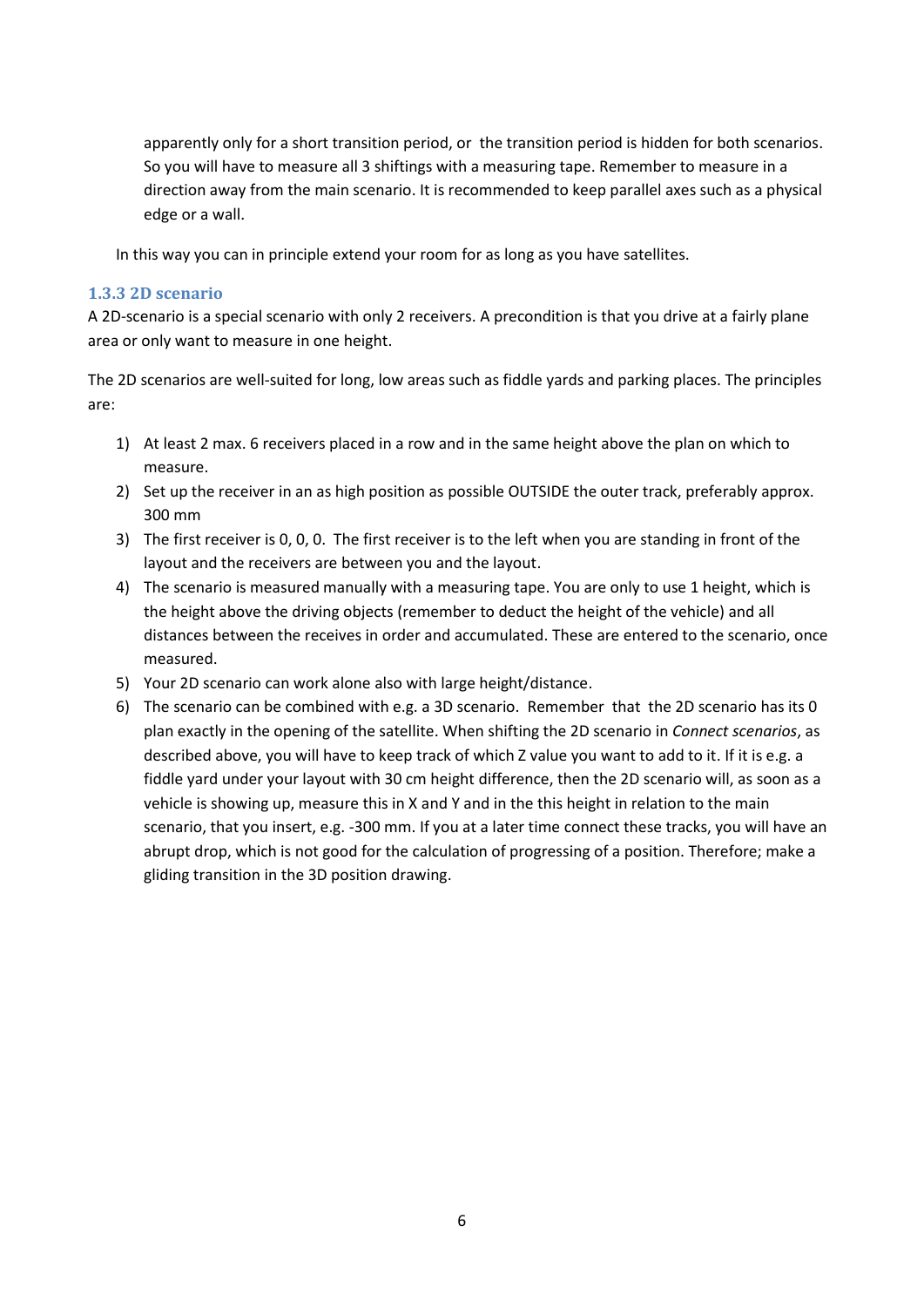# <span id="page-6-0"></span>**2: Deutsch: Einrichten des Satellitensystems**

Genau wie ein Außen-GPS wird ein Innen-GPS für präzise Messungen von Positionen bestimmter Fahrzeuge verwendet. Dieses geschieht, indem mehrere Satelliten – meistens an der Decke – gleichzeitig den Abstand zu einem bestimmten Fahrzeug messen. Diese Abstände werden, wie beim GPS, zu Fahrzeugpositionen im Raum umgerechnet.

### Bezeichnungen:

**Satelliten**: Einheit, die an der Decke oder an den Seiten/Wänden hängt



### **3 Satelliten in einem Dreieck an der Decke:**



**Sender**: Einheit, die fährt oder gemessen werden soll



**Kalibrierungsdreieck**: Das Dreieck, dass Sie selber auf Ihre Anlage zeichnen und von dem Sie selber die Seitenlängen messen. Die Punkte darin werden zur Berechnung der Satellitenposition verwendet. Die Grundlinie des Kalibrierungsdreiecks bildet die X-Achse in Ihrem Koordinatensystem und die Fläche des Dreiecks ihre Grundfläche.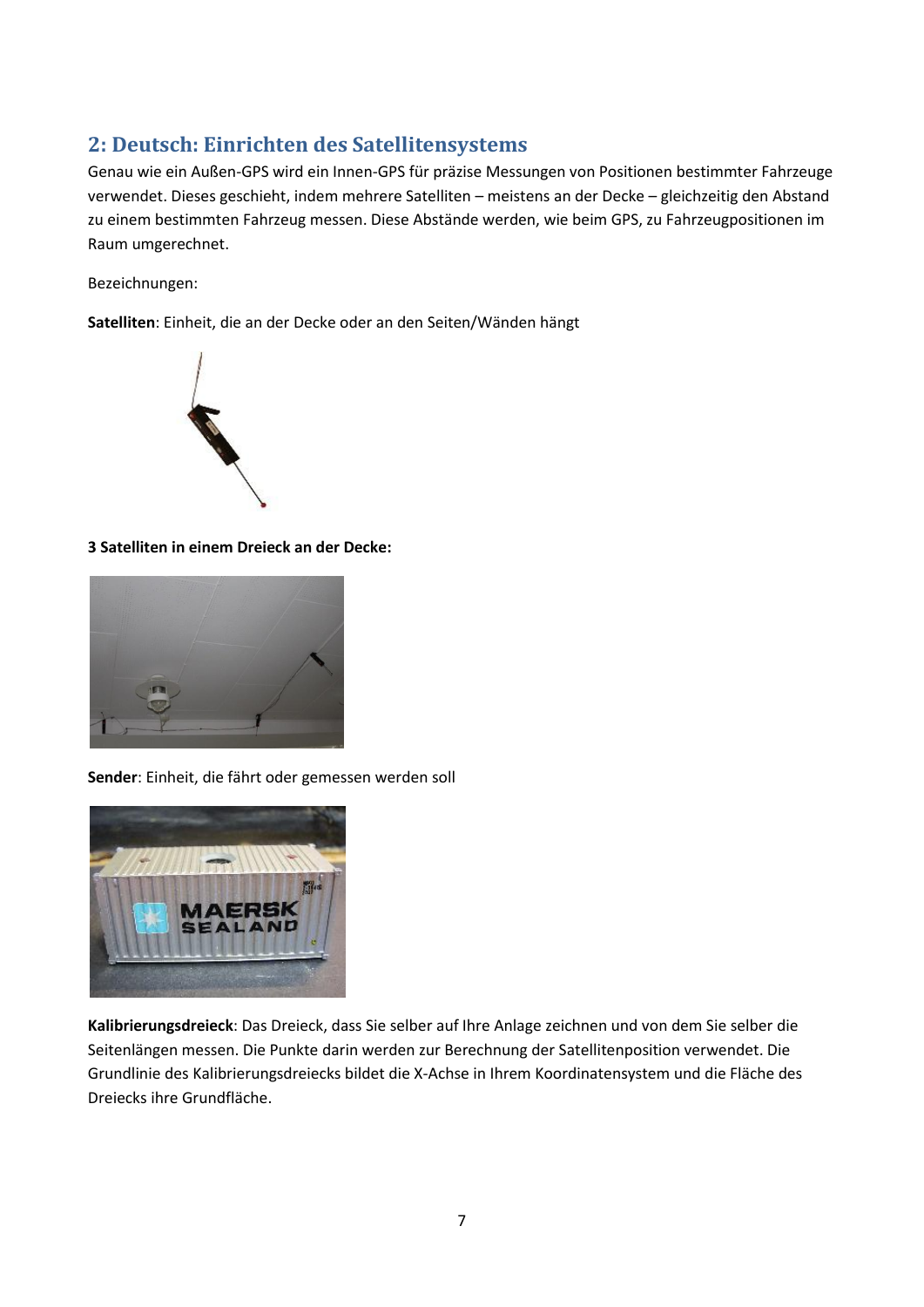

**Szenario**: Ein Szenario besteht aus einem Koordinatensystem mit einem, zwei oder mehr Satelliten mit bekannten Koordinaten. Die Koordinaten wurden mit Hilfe des Kalibrierungsdreiecks gefunden. Es können bis zu 5 Satelliten in einem Szenario sein. In einem Raum können sich mehrere Szenarien befinden.

**Verbundene Szenarien:** Ein Szenario wird als Hauptszenario definiert. Allen Positionen der übrigen Szenarien werden zusätzliche Werte zugelegt, so dass diese anstelle von lokalen Koordinaten in das Koordinatensystem des Hauptszenarios passen. Da alle Szenarien von Beginn ihren jeweils eigenen 0-Punkt haben, bedeutet dieses, dass der 0-Punkt der Szenarien im Verhältnis zum Hauptszenario verschoben wird.

# <span id="page-7-0"></span>**2.1 Standard-Setup**

Es sind 3 Satelliten notwendig. Diese müssen an der Decke oder hoch oben an einer Wand in einem Dreieck mit einer Seitenlänge von 1 bis 2 m befestigt werden. Bis zu 5 m können wir zulassen, wir empfehlen aber die Satelliten aus Gründen der Messungsgenauigkeiten zu bündeln.

Die Platzierung ist am besten, wenn jeder Satellit mit seiner Öffnung mit einem Winkel von 30-45 Grad im Verhältnis zur Decke nach unten zeigt und in die Richtung des Messpunktes zeigt, der an weitesten entfernt ist.

Die Satelliten benötigen Strom. Es muss Gleichstrom sein oder evtl. DCC vom Modeleisenbahnsystem. Neuere Varianten sind auch batteriebetrieben.

## <span id="page-7-1"></span>**2.2 Kalibrierung**

Kalibrierung bedeutet, dass die Position der Satelliten so berechnet wird, dass diese eine eindeutige 3D-Koordinate erhalten, genau wie ein Außen-GPS.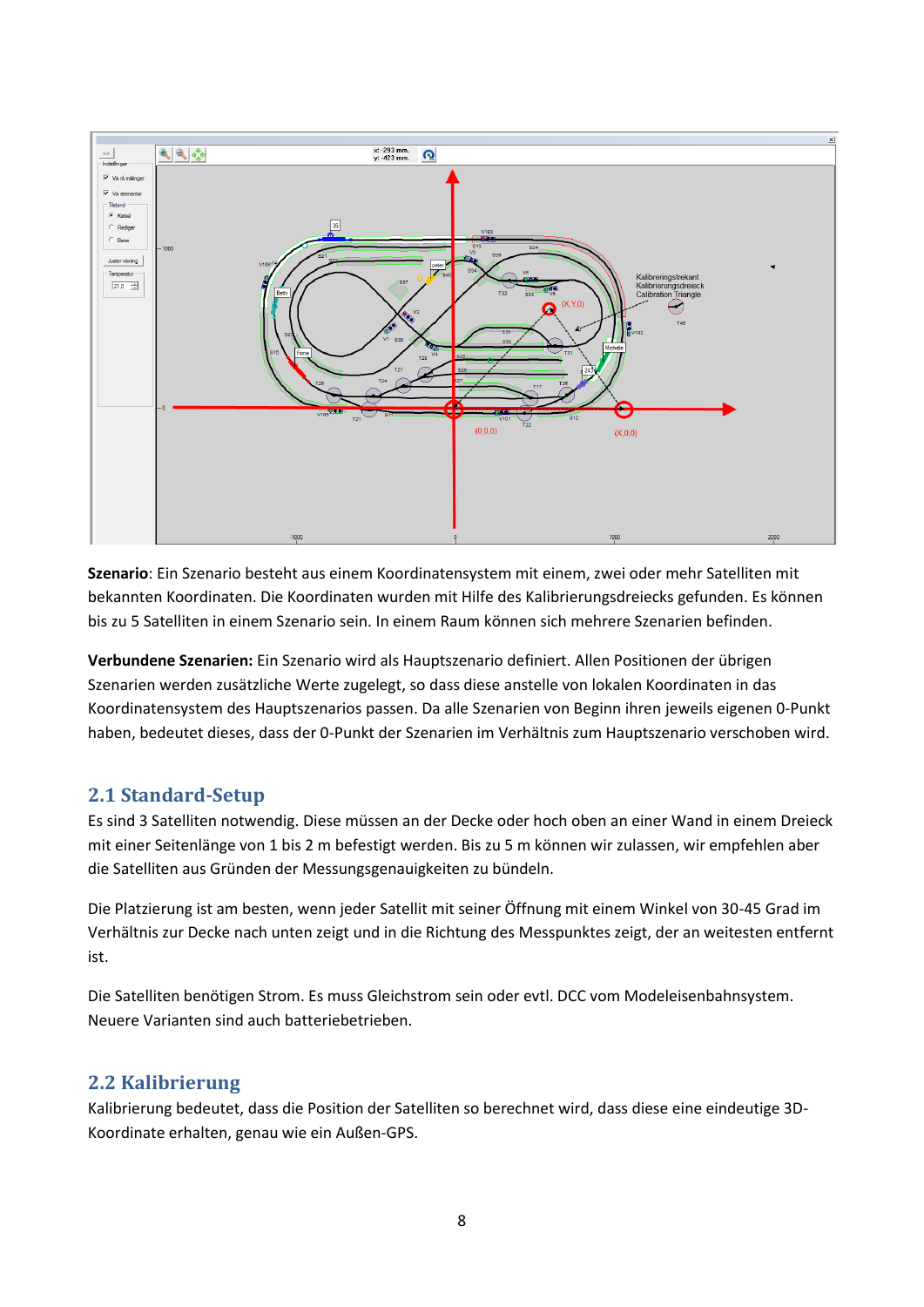Sie entscheiden, wie ihr lokales Koordinatensystem festgelegt werden soll. Wir empfehlen, dass Sie es wie folgt festlegen:

- 1) Stellen sie sich vor dem, was sie messen möchten: Eine Anlage, eine Bahn oder ein Fußboden.
- 2) Stellen Sie sich vor, die Zeichnung Ihrer Anlage würde so aussehen wie auf der obigen Figur. Der Teil der Bahn, die am dichtesten bei ihnen ist, befindet sich zu unters auf dem Bildschirm. Vor Ihnen liegt eine waagerechte Anlage. Diese soll auf einem Bildschirm wieder gegeben werden. Sie könnten mit einer Kamera von der Decke ein Bild machen. Wenn Sie dieses Bild auf einem Bildschirm sehen würden, wäre die Unterkannte des Bildes der Teil der Anlage, der am dichtesten bei Ihnen wäre, wenn Sie die Kamera wieder normal halten würden.
- 3) Legen Sie den "globalen" 0,0,0-Punkt aus ihrer Sicht links fest, markieren Sie diesen mit einem Kreuz, einer Heftzwecke oder einem Label, so dass die ihn wieder verwenden können.
- 4) Lassen Sie die X-Achse nach rechts zeigen und legen sie einen Punkt fest, der in diese Richtung 1 bis 2 m entfernt liegt. Dieser Punkt wird X,0,0 genannt. Den Punkt mit einem Label, einer Heftzwecke oder einem Kreuz versehen.
- 5) Legen Sie ihre Grundfläche fest. Dieses tun Sie, indem Sie einen 3. Punkt festlegen, der etwa 1-2 m in den Raum geht und mit den vorigen 2 Punkten ein Dreieck bildet. Dieser 3. Punkt heißt X,Y,0. Dieses Dreieck ist nun Ihre Grundfläche. Besonders gut wäre, wenn es in der gleichen Ebene liegt wie ihr Fußboden, ihr Tisch oder ihre Unterlage. Es ist nicht so entscheidend, wo ihr X,Y,0 liegt, ob die 3 Punkt ein rechtwinkliges, gleichschenkliges oder schräges Dreieck bildet. Nur dürfen die Seiten nicht kürzer als 400 mm oder länger als 2000mm sein und keine der Winkel allzu spitz. Am besten wäre ein gleichschenkliges Dreieck. Den Punkt mit einem Label, einer Heftzwecke oder einem Kreuz versehen. Dieses Dreieck wird das Kalibrierdreieck genannt (im Gegensatz zum Satellitendreieck)
- 6) Mit einem Messband messen Sie nun die Länge der Seiten des Kalibrierdreiecks:
	- a. Erst 0,0,0 bis X,0,0
	- b. Dann X,0,0 bis X,Y,0
	- c. Zuletzt X,Y,0 bis 0,0,0
- 7) Jetzt werden die 3 Satelliten in diesem Koordinatensystem berechnet, indem die Abstände von den 3 Satelliten zu den 3 Punkten ihres Kalibrierungsdreiecks gemessen werden. Diese geschieht im GT-Command Programm oder unserem SW-Kit. In GT-Command wählen Sie *Szenario bearbeiten* – hiermit bauen Sie ihr erstes Szenario auf. Sie messen den Abstand mit Hilfe eines Senders, z. B. einem Container-Sender, einem Auto, eine Zug oder einem Batteriesender. Der Sender wir an den 3 Punkten platziert, einen aufs Mal und ein der Reihenfolge beginnen mit 0,0,0 und abschließen mit X,Y,0. An jedem Punkt den Sender lange genug stehen lassen, bis die 3 Abstände stabil gemessen worden sind – welches im Programm gesehen werden kann und meistens nur 2-3 Minuten dauert. Wenn alle Abstände gemessen sind wird der Messprozess abgeschlossen.
- 8) Tragen Sie die 3 Abstände, die Sie mit dem Messband in mm gemessen haben in die Abstandstabelle ein und wählen OK im Programm. Wenn Sie das Szenario wieder öffnen wird es grün sein und bereit angezeigt.

Sie haben jetzt ein Innen-Satellitensystem erstellt und können nun jede Position von jedem Sender messen, der von den 3 Satelliten "gesehen" werden kann und in der Reichweite der Sender liegen. Dieses hängt von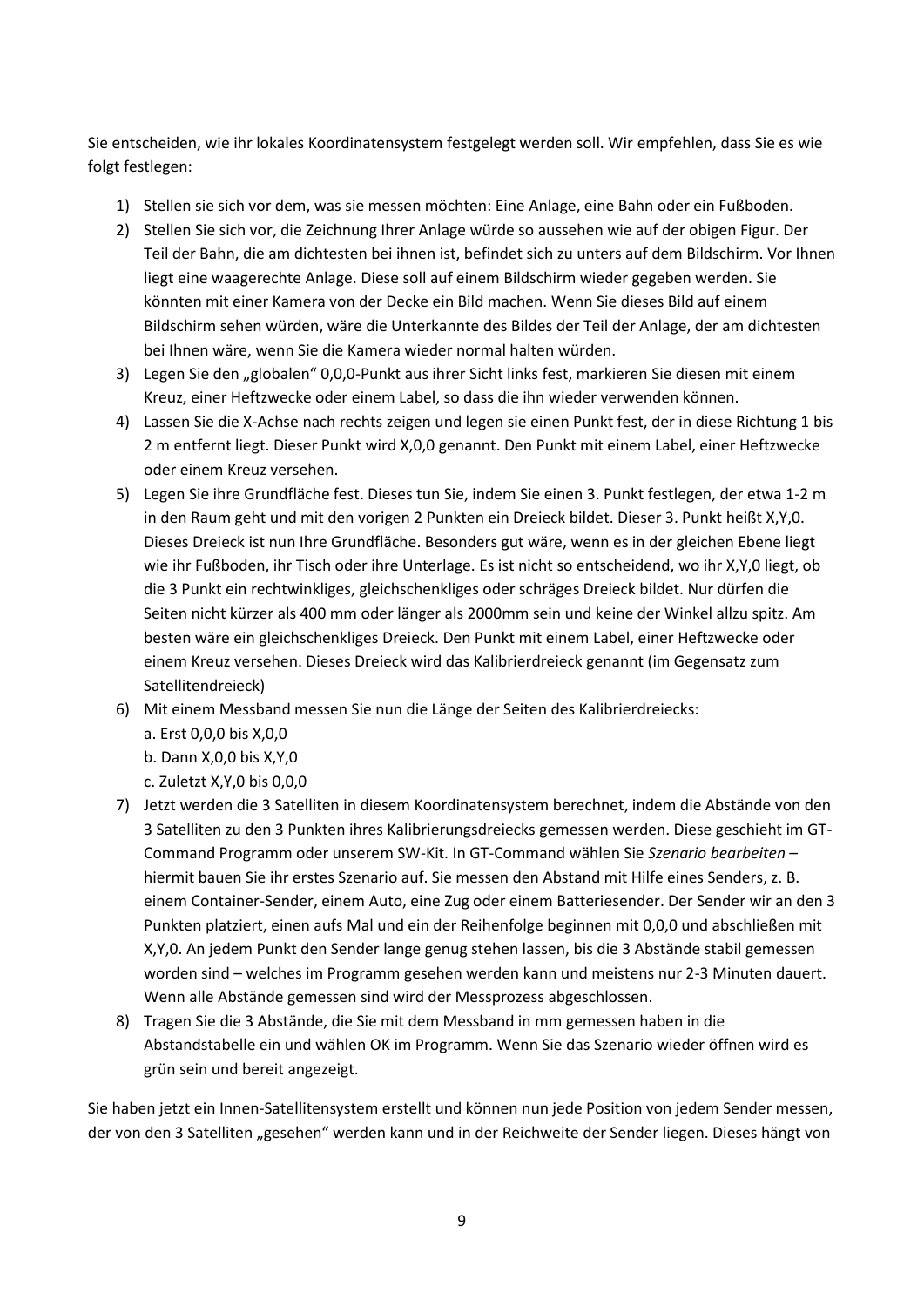der Sendestärke ab, welche normalerweise bei kleinen Anlagen bei 6 m liegt. Wir nennen dieses Messsystem ein Szenario – hier ein 3-D-Szenario. Sie können es einen Namen ihrer Wahl geben.

## <span id="page-9-0"></span>**2.3 Erweitern des Satellitensystem mit weiteren Satelliten**

Sie können die Überwachung auf Bereiche erweitern, die ihr erstes Szenario nicht abdeckt, z.B. wenn Sie eine verborgene Unteretage, eine größere Fläche oder Elemente haben, die eine gute Messung an einen bestimmte Position ihrer Anlage verhindert.

Als Prinzip gilt, dass Sie entweder mit einem neuen Szenario erweitern oder das bestehen Szenario mit weiteren Satelliten ausbauen.

### <span id="page-9-1"></span>**2.3.1 Ein bereits bekanntes 3-D Szenario mit einem Satelliten ausbauen**

- 1) Montieren Sie einen weiteren Satelliten in Verbindung mit den bestehenden 3 Satelliten. Max. 5 m Abstand zu dem Satelliten, der am weitesten entfernt ist.
- 2) Nutzen Sie GT-Command und wählen Sie *Neuen Satelliten hinzufügen*
- 3) Verwenden Sie einen Sender um den Abstand zum neuen Satelliten zu berechnen. Dieses geschieht, indem der Sender an 4 verschiedene, zufällige Positionen gestellt wird, an welchen der Sender sowohl den neuen als auch die 3 bisherigen Satelliten sehen kann. GT-Command ermittelt selber, ob die Messpositionen gut genug sind. Nutzen Sie z.B. 4 Punkte in einem Rechteck mit einem Mindestabstand von etwa 500 mm. Ein Prozessbalken zeigt an, ob/wann ein Messpunkt akzeptiert ist und Sie können den Sender zum nächsten Punkt umsetzen.
- 4) Wenn Sie fertig sind, OK anklicken. Nun haben 4 Satelliten Abstände in Ihrem Kalibrierungsdreieck und nun können bis zu 4 Satelliten-Dreiecke (Messdreiecke) zur Positionsbestimmung genutzt werden(4 Kombinationen von 4 Satelliten). Siehe gültige Kombinationen unter Messdreiecke im Programm. Einige Dreiecke sind nicht gültig, da die Seiten zu lang oder die Winkel zu klein sind. Dass Mess-System findet das jeweils beste Mess-Dreieck.
- 5) Auf diese Weise können Sie ein Szenario auf bis zu max. 6 Satelliten ausbauen. Aber...
- 6) Die Schwäche dieser Messmethode besteht darin, dass die Unsicherheiten mit neuen Dreiecken steigt, weil große Abstände für den Messungen verwendet werden müssen. Dieses kann man dadurch erkennen, dass die Höhe über der Ebene größer wird, und eine Art "Bananen-Effekt" auftritt. Es empfiehlt sich daher ein Szenario nur mit wenigen Empfängern auszubauen. Bei größeren Erweiterungen wird nachfolgende Vorgehensweise empfohlen

### <span id="page-9-2"></span>**2.3.2 Neues Szenario hinzufügen**

Sie können ein neues Szenario mit 3 Satelliten hinzufügen. 1 oder 2 Satelliten können von früheren Szenarien wiederverwendet werden. Richten Sie ein neues Szenario im System ein. Folgen Sie der unter Kalibrierung beschriebenen Methode. Das wichtige hierbei ist:

- 1) Sie müssen ein neues Kalibrierungsdreieck mit 3 neuen Messpunkten erstellen. Es ist wichtig, das sich dieses Dreieck in gleicher Ebene wie das erste Dreieck befindet und aus praktischen Gründen ist es empfehlenswert (aber nicht direkt notwendig) die Achsen dieses Dreiecks parallel mit den Achsen des ersten Kalibrierungsdreiecks sein.
- 2) Wenn das neue Szenario kalibriert ist, hat es sein eigenes 0,0,0. Dieses muss nun auf dem Computer verschoben werden, so dass die Position des Dreiecks mit den wirklichen Abständen zum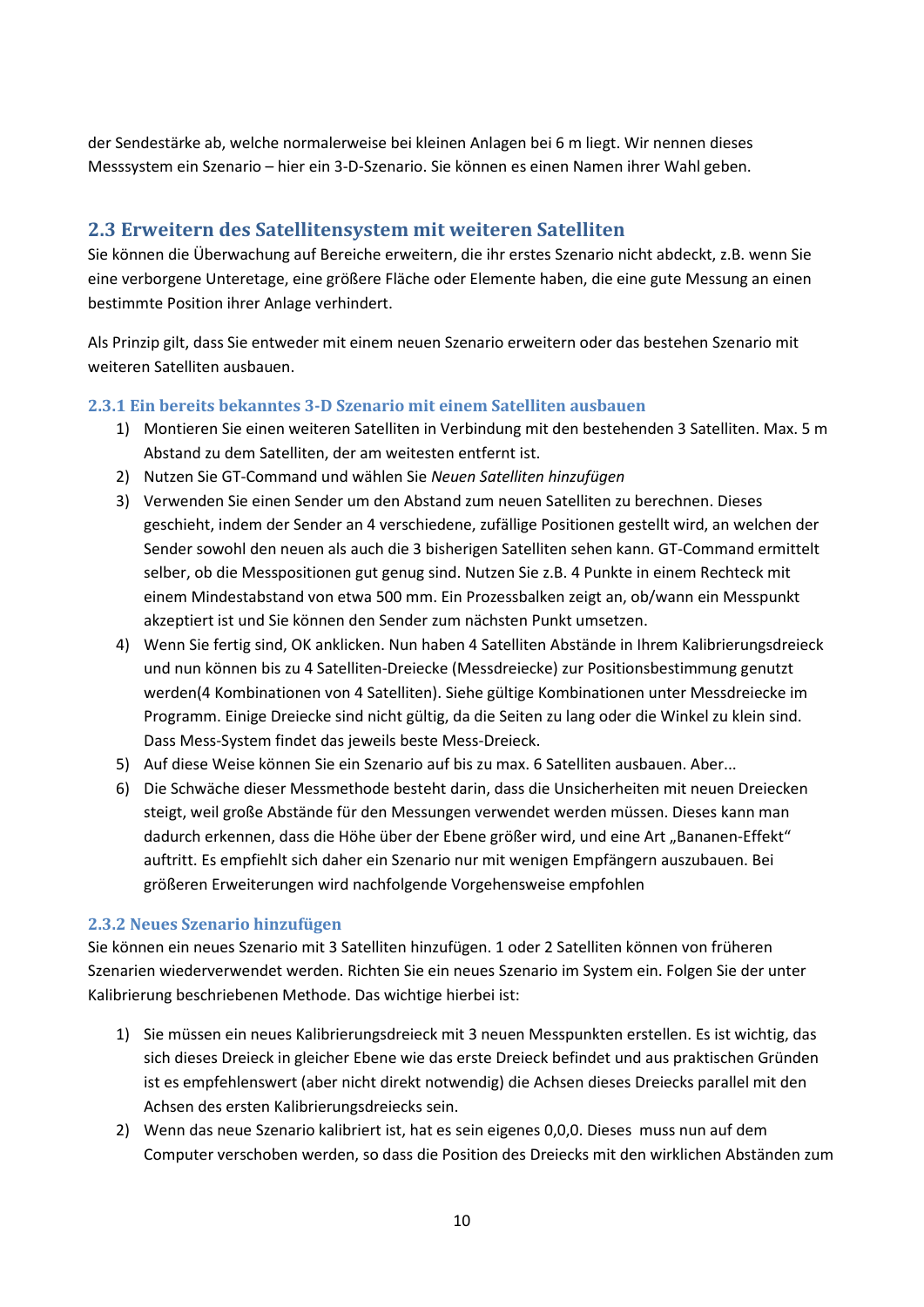Hauptszenario (ihrem Hauptszenario) übereinstimmt. Wenn der neue 0-Punkt beispielsweise bei 4 m auf der X-Achse des ersten Szenarios und 3 m unter der X-Achse liegt, muss das neue Szenario auf dem PC um +4000m in der X-Richtung und -3000 mm in der Y-Richtung des ersten Szenarios verschoben werden.

- 3) Dieses kann unter dem Menüpunkt *Szenarien verbinden* geschehen. Hier wird das Hauptszenario definiert, dass Sie nicht verschieben können. Wählen Sie das Szenario, dass Sie verschieben möchten, indem Sie es anklicken. Verwenden Sie die Pfeil-Tasten um das Szenario zu verschieben, und drehen Sie es, falls es nicht richtig liegt. Das Fenster schließen, wenn Sie fertig sind.
- 4) Wenn Sie Autos und Zügen bauen und den Bereich erweitern, in dem Sie mit einem Sender fahren können, dann können Sie in 3D im Fenster *Szenarien verbinden* zeichnen, indem Sie einfach den Sender bewegen. Dabei zieht sich eine zweifarbige Spur über den Bildschirm, eine Farbe für jedes Szenario. Sie können dann eine Momentaufnahme einer Aufnahme machen, die für beide Szenarien gut ist. Sie müssen dann nur noch mit den Pfeiltasten ihr neues Szenario verschieben, so dass die beiden Spuren präzise übereinander liegen.
- 5) Wenn Ihr neues Szenario über oder unter dem Hauptszenario liegt, können Sie die gleiche Methode anwenden. Der Unterschied besteht nur darin, dass Sie in diesen zwei Szenarien nur selten gleichzeitig messen können. Die Messungen sind nicht gleichzeitig sichtbar in die beiden Szenarien. Dann müssen alle 3 Verschiebungen mit einem Messband gemessen werden. Beachten Sie, dass Sie immer mit dem Hauptszenario als Ausgangspunkt messen. Es ist von Vorteil an parallelen Achsen festzuhalten, z.B. einer physischen Kante oder einer Wand.

Auf diese Weise können Sie im Prinzip so lange wie Sie Satelliten haben ihren Raum erweitern.

### **2.3.3 2D-Szenario**

Ein 2D Szenario ist ein spezielles Szenario mit nur 2-6 Empfängern. Es setzt voraus, dass Sie relativ eben fahren oder nur ein einer Höhe messen möchten.

2D-Szenarien sind gut für lange, flache Flächen, z.B. Schattenbahnhöfen oder Parkplätzen. Folgende Prinzipien gelten:

- 1) Mindestens 2, max. 6 Empfänger, die in einer Reihe in der gleichen Höhe über der Ebene, auf der gemessen werden soll, befestigt sind.
- 2) Mit der Öffnung so weit oben wie möglich außerhalb des äußersten Gleises, am besten etwa 300 mm, befestigen.
- 3) Der erste Empfänger stellt den Punkt 0, 0, 0 dar. Der erste Empfänger ist links, wenn Sie vor der Anlage stehen und die Empfänger zwischen ihnen und der Anlage.
- 4) Das Szenario wird manuell mit dem Messband gemessen. Sie brauchen nur EINE Höhe, nämlich die Höhe über den fahrenden Objekten (Achtung; die Höhe des Fahrzeuges abziehen), und alle Abstände zwischen den Empfängern in Reihe und als Summe. Diese werden ins Szenario eingetragen wenn sie gemessen sind.
- 5) Ihr 2D-Szenrio kann ohne Probleme auch autark arbeiten, auch mit großen Höhen/Abständen.
- 6) Das Szenario kann auch in z.B. einem 3D-Hauptszenario eingehen. Beachten, dass das 2D-Szenario sein 0-Plan genau in der Satellitenöffnung hat. Wenn Sie in *Szenarien verbinden* ihr 2D-Szenario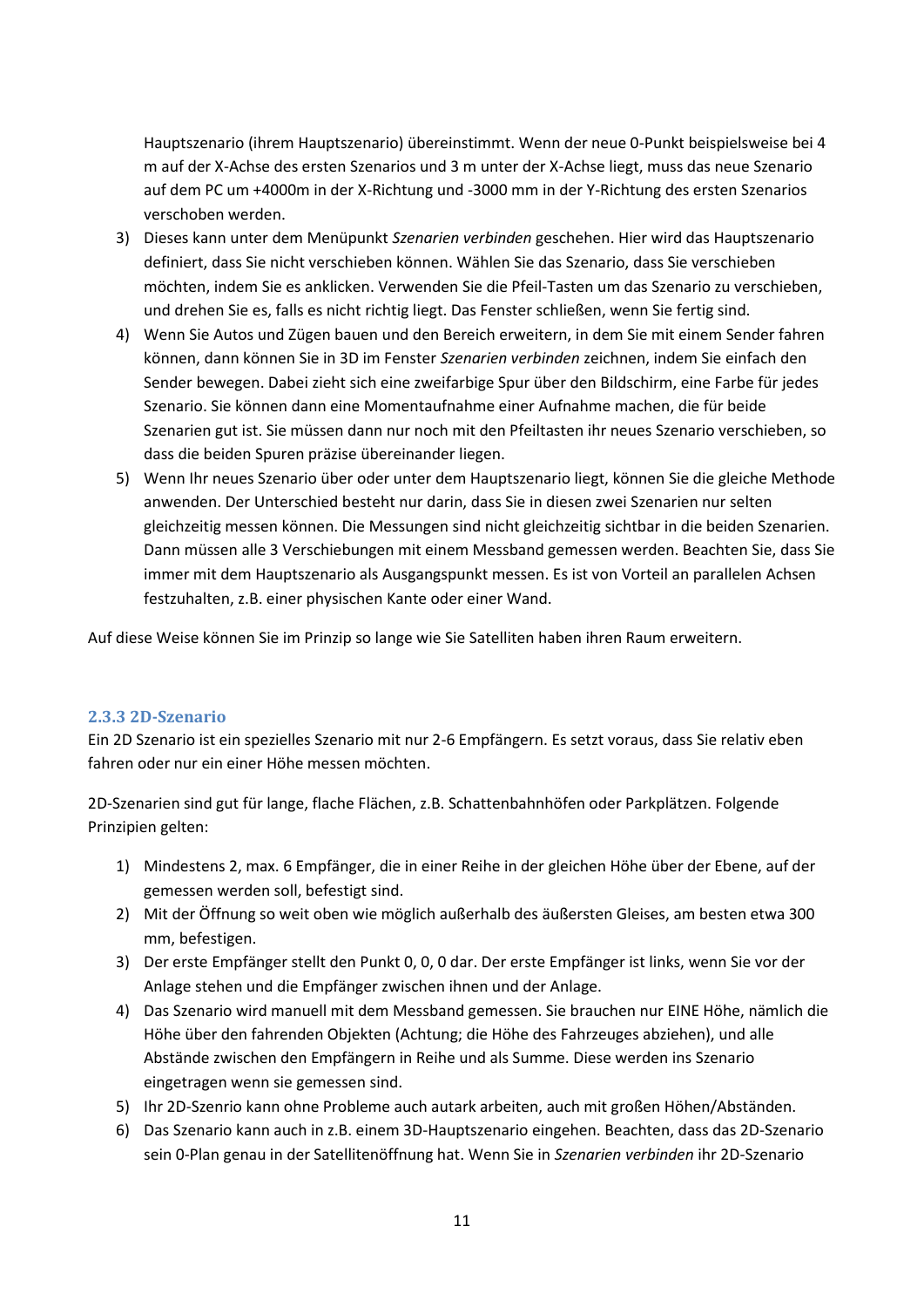verschieben, wie oben beschrieben, können Sie selber entscheiden, welchen Z-Wert Sie ihm geben möchten. Ist es z.B. ein Schattenbahnhof unter ihrer Anlage mit einem Höhenunterschied von 30 cm, dann wird das 2D-Szenario, sobald sich dort ein Fahrzeug zeigt, dieses in X und Y und in der Höhe im Verhältnis zum Hauptszenario, welche Sie mit beispielsweise -300mm angeben, messen. Wenn Sie dann später diese Gleise verbinden erhalten Sie einen abrupten Fall, welches für die Vorausberechnung von Positionen ungünstig ist. Mach Sie daher einen manuellen, gleitenden Übergang in einer 3D-Positionszeichung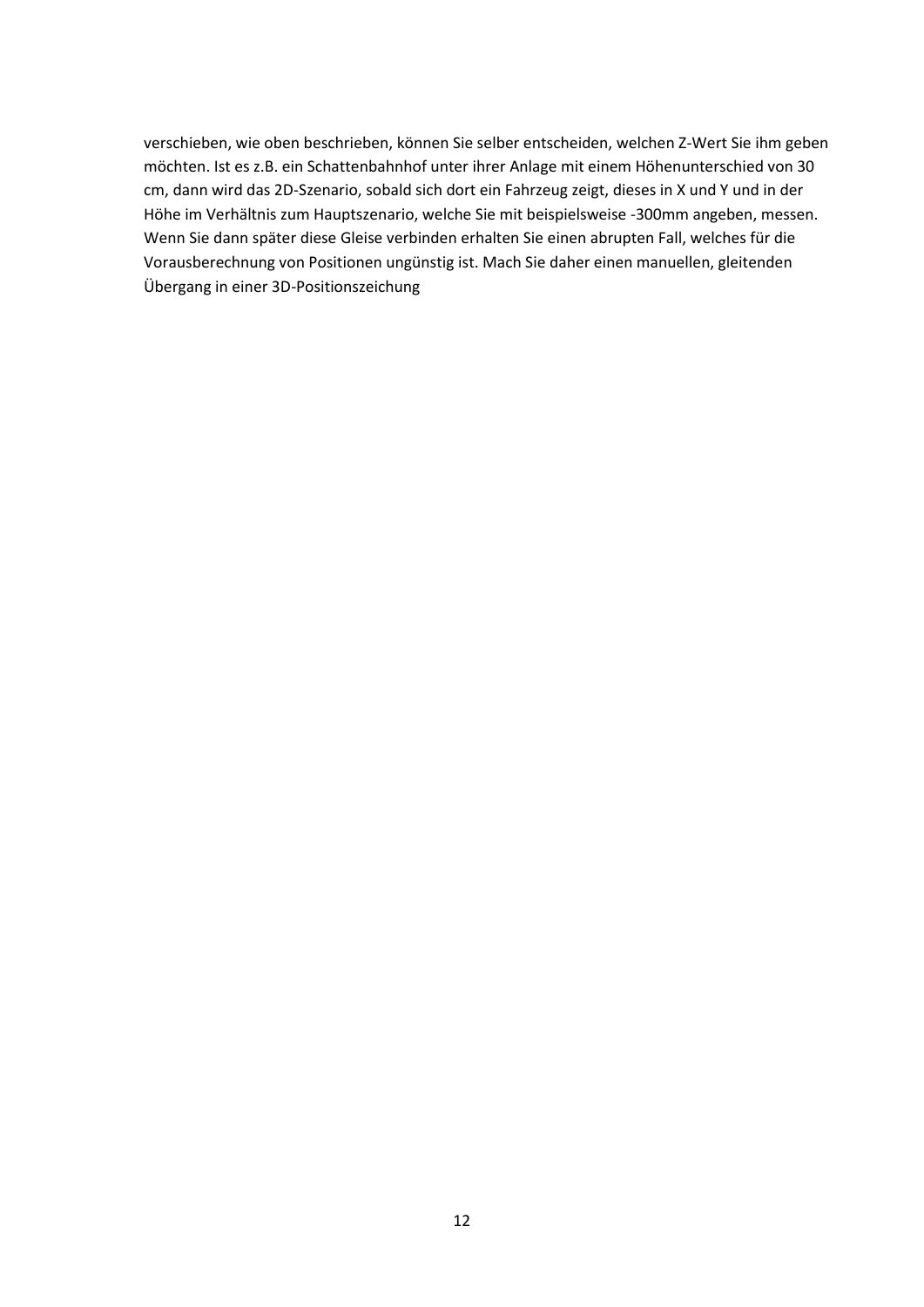# <span id="page-12-0"></span>**3: Dansk: Opsætning af satellit systemet**

Ligesom et udendørs GPS bruges det indendørs system til præcist at måle, hvor et givet køretøj befinder sig til enhver tid. Det gøres ved, at flere satellitter – ofte i loftet - samtidigt måler afstandene til et givet køretøj. Disse afstande omregnes, ligesom for en GPS, til køretøjets position i rummet.

Benævnelser:

**Satellit**: Enhed som hænger i loftet eller på siden/væggen



### **3 satellitter i trekant i loftet:**



**Sender**: Enhed som kører eller skal måles



**Kalibreringstrekanten**: Den trekant du selv tegner på dit anlæg, og som du selv måler sidelængderne i. Punkterne i den bruges til at beregne satellitternes position. Kalibreringstrekantens grundlinje udgør din Xakse i dit koordinatsystem, og trekantens plan udgør dit grundplan.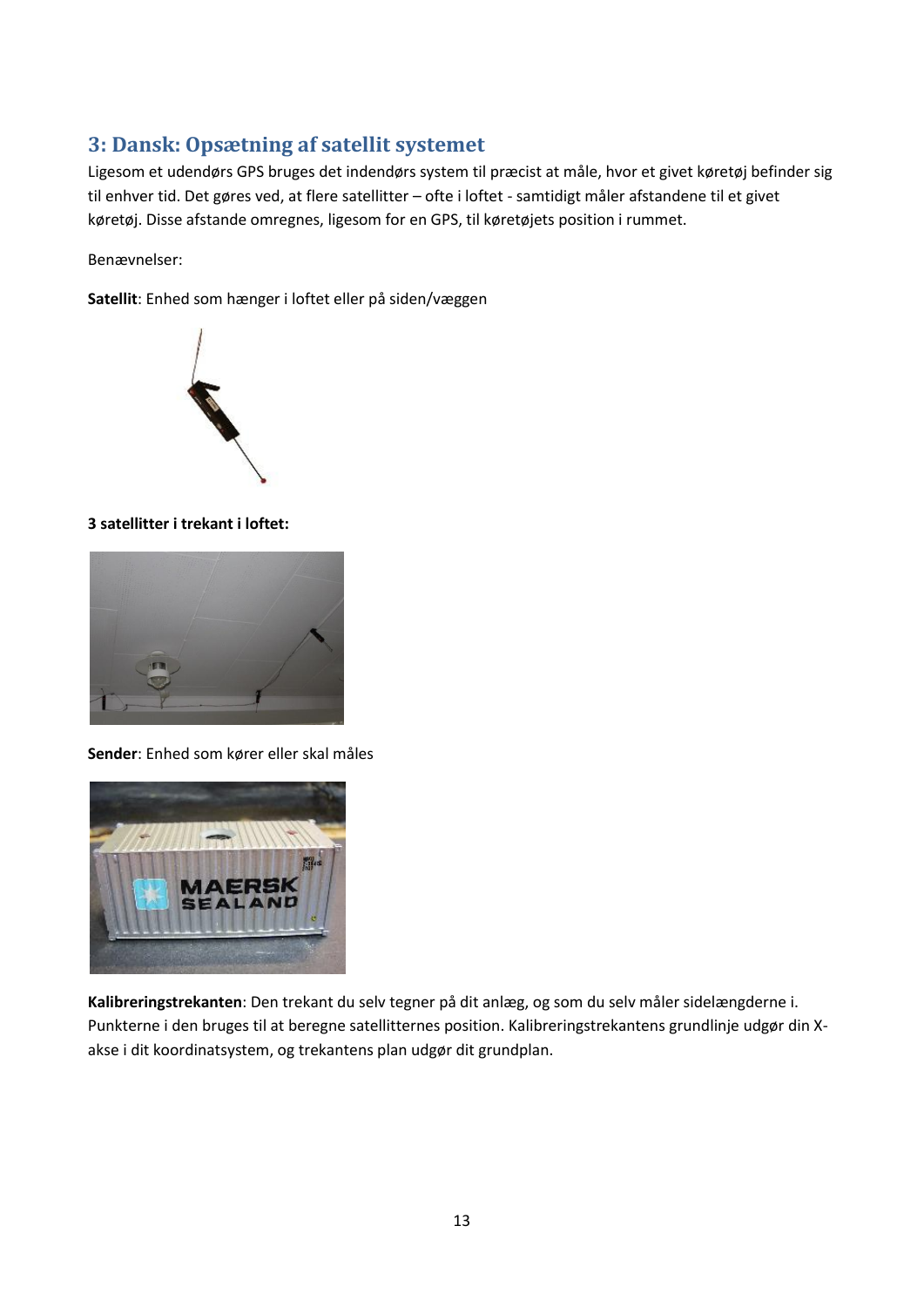

**Scenarie**: Et scenarie er et koordinatsystem med en, to eller flere satellitter med kendte koordinater. Koordinaterne er fundet ved hjælp af kalibreringstrekanten. Der kan være op til 6 satellitter i et scenarie. Der kan være flere scenarier i et rum.

**Forbundne scenarier**: Et scenarie udnævnes til hovedscenarie. Alle positioner i de øvrige scenarier tillægges ekstra værdier, så de i stedet for lokale koordinater nu passer i hovedscenariets koordinatsystem. Fordi alle scenarier ved fødslen har deres eget 0-punkt, svarer det til, at scenariernes 0-punkter forskydes i forhold til hovedscenariet.

# <span id="page-13-0"></span>**3.1 Standardopsætning**

Der skal bruges 3 satellitter. De skal sidde i loftet eller højt på væggen i en trekant med en sidelængde på mellem 1 og 2 meter. Vi tillader op til 5 meter, men vi tilråder at samle satellitterne af hensyn til håndtering af måleusikkerhed.

Den bedste placering er, når hver satellit hænger/peger med sin åbning skråt nedad, ca. 30-45 grader i relation til loftet og i retning mod det længste punkt, hvor man vil måle.

Satellitterne skal have strøm. Det skal være jævnstrøm eller eventuelt DCC fra modeltogsystemer. Nyere udgaver kan bruge batterier.

## <span id="page-13-1"></span>**3.2 Kalibrering**

Kalibrering betyder, at satellitternes position beregnes, så de får et entydigt 3D-koordinat fuldstændig ligesom det udendørs GPS.

Du bestemmer, hvordan dit lokale koordinatsystem skal lægges. Vi anbefaler, at du lægger det sådan:

9) Stil dig foran det, du vil måle: et anlæg, en bane, et gulv.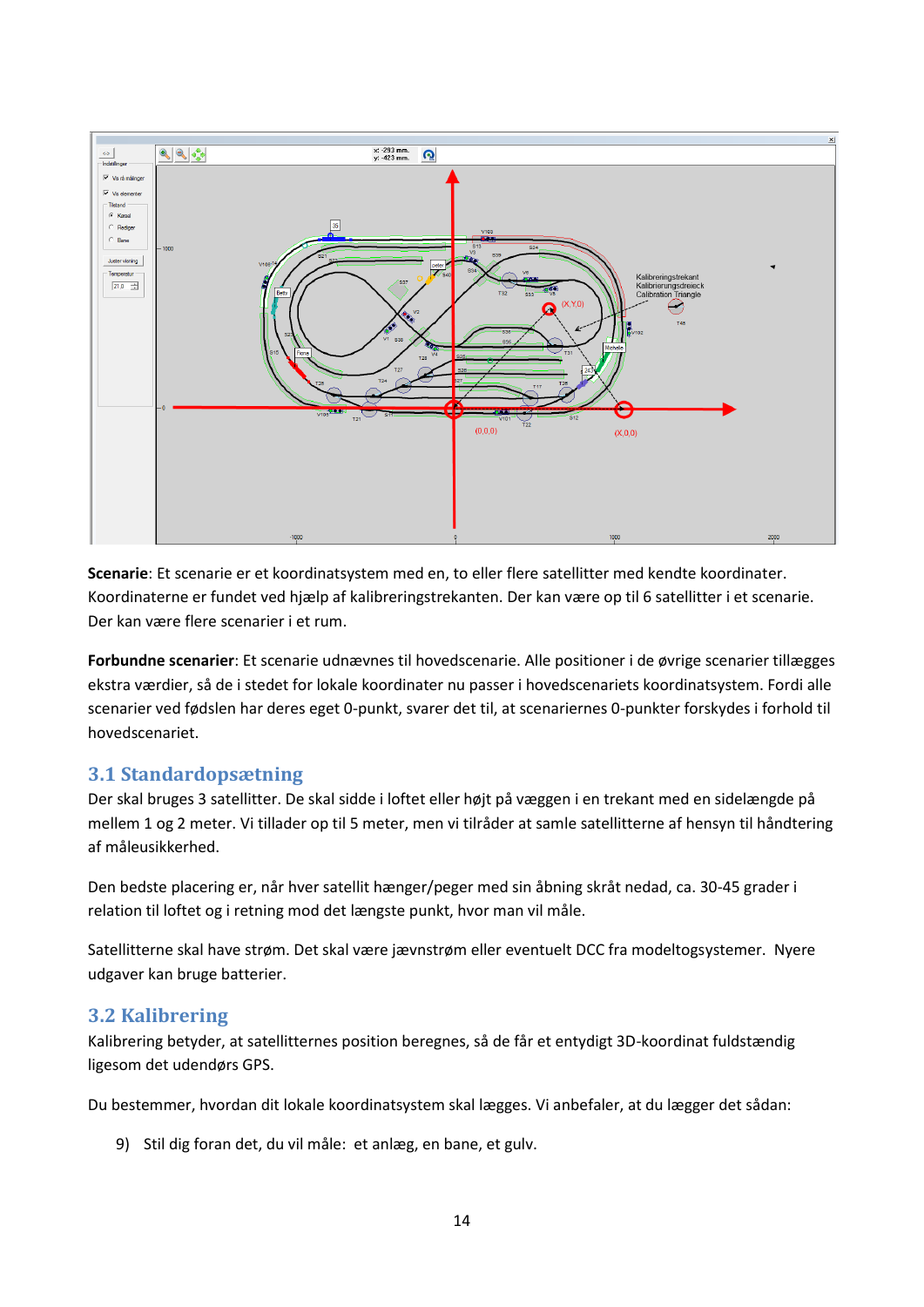- 10) Forestil dig, at tegningen af dit anlæg ser ud som på figuren herover. Den del af banen, som er *nærmest* dig, ligger i bunden af skærmen. Foran dig er et vandret anlæg. Det skal vises på en skærm. Du kan for eksempel tage et billede oppe fra loftet med et kamera. Når du ser det billede på skærmen, så er underkanten af billedet den del af dit anlæg, som var tættest på dig, hvis du vender kameraet normalt.
- 11) Læg dit "globale" 0,0,0 til venstre for dig, marker det med et kryds, en tegnestift, eller en label, på anlægget, så du kan bruge et igen.
- 12) Læg din X-akse pegende til højre for dig og læg et punkt, som markerer denne retning mellem 1 og 2 meter til højre. Punktet kaldes X,0,0. Marker det med en label, et tegnestift, eller et kryds.
- 13) Fastlæg dit grundplan. Det gør du ved at lægge et 3. punkt fast foran dig ca. 1-2 meter længere inde, så dine 3 punkter danner en trekant. Vi kalder det 3. punkt X, Y, 0. Denne trekant er dit grundplan. Det er f.eks. rigtig godt, hvis det er samme plan som dit gulv, dit bord eller din plade. Det er ikke så vigtigt, hvor X,Y,0 ligger, om de 3 punker danner en retvinklet trekant, om den er ligebenet eller skæv. Kun må ingen sider være kortere end 400 mm og længere end 2000 mm, og ingen vinkler alt for spidse. Tilstræb en ligebenet trekant. Marker punktet med label, en tegnestift, eller et kryds. Vi kalder denne trekant for kalibreringstrekanten, (modsat satellittrekanten).
- 14) Med målebånd måler du længden på siderne i kalibreringstrekanten:
	- a. Først 0,0,0 til X,0,0
	- b. Næst X,0,0 til X,Y,0
	- c. Sidst X,Y,0 til 0,0,0
- 15) Nu beregnes de 3 satellitter til dette koordinatsystem ved at måle afstandene fra alle 3 satellitter til de 3 punkter i din kalibreringstrekant. Det gøres i GT-Command-programmet, eller i vores SW-kit. I GT-Command vælger du *Rediger/Scenarie* – hermed bygger du dit første scenarie. Du måler afstanden ved hjælp af en sender, f.eks. container-senderen, en bil, et tog, eller en batterisender. Senderen sættes i de 3 punker, et ad gangen, i rækkefølge startende med 0, 0, 0 og sluttende med X, Y, 0 og står i hvert punkt længe nok til, at alle 3 afstande er målt stabilt – det ses i programmet, ofte blot 2-3 sekunder. Når alle afstande er målt, afsluttes måleprocessen.
- 16) Indskriv de 3 afstande, du målte med målebåndet i mm i afstandstabellen og tryk OK i programmet. Når du genåbner scenariet, viser den grøn og klar.

Du har nu lavet et indendørs satellitsystem og kan måle en position på enhver sender, som kan ses af de 3 satellitter, og som er inden for senderens rækkevidde. Det afhænger af senderens styrke, men normalt 6 m i små anlæg. Vi kalder dette målesystem for et scenarie- her et 3D-scenarie. Du kan give det dit eget navn.

## <span id="page-14-0"></span>**3.3 Udvid dit satellitsystem med flere satellitter**

Du kan udvide din overvågning til områder, som dit første scenarie ikke kan dække f.eks., hvis du har en skjult underetage, hvis du har et større areal, eller hvis du har en del genstande, som forhindrer gode målinger et bestemt sted på dit anlæg.

Princippet er hele tiden, at du enten udvider med et nyt scenarie eller sætter flere satellitter ind i et eksisterende scenarie.

### <span id="page-14-1"></span>**3.3.1 Indsæt en satellit mere i et allerede kendt 3D-scenarie**

7) Opsæt endnu en satellit i forbindelse med de 3, du har. Maksimum 5 meter væk fra den fjerneste.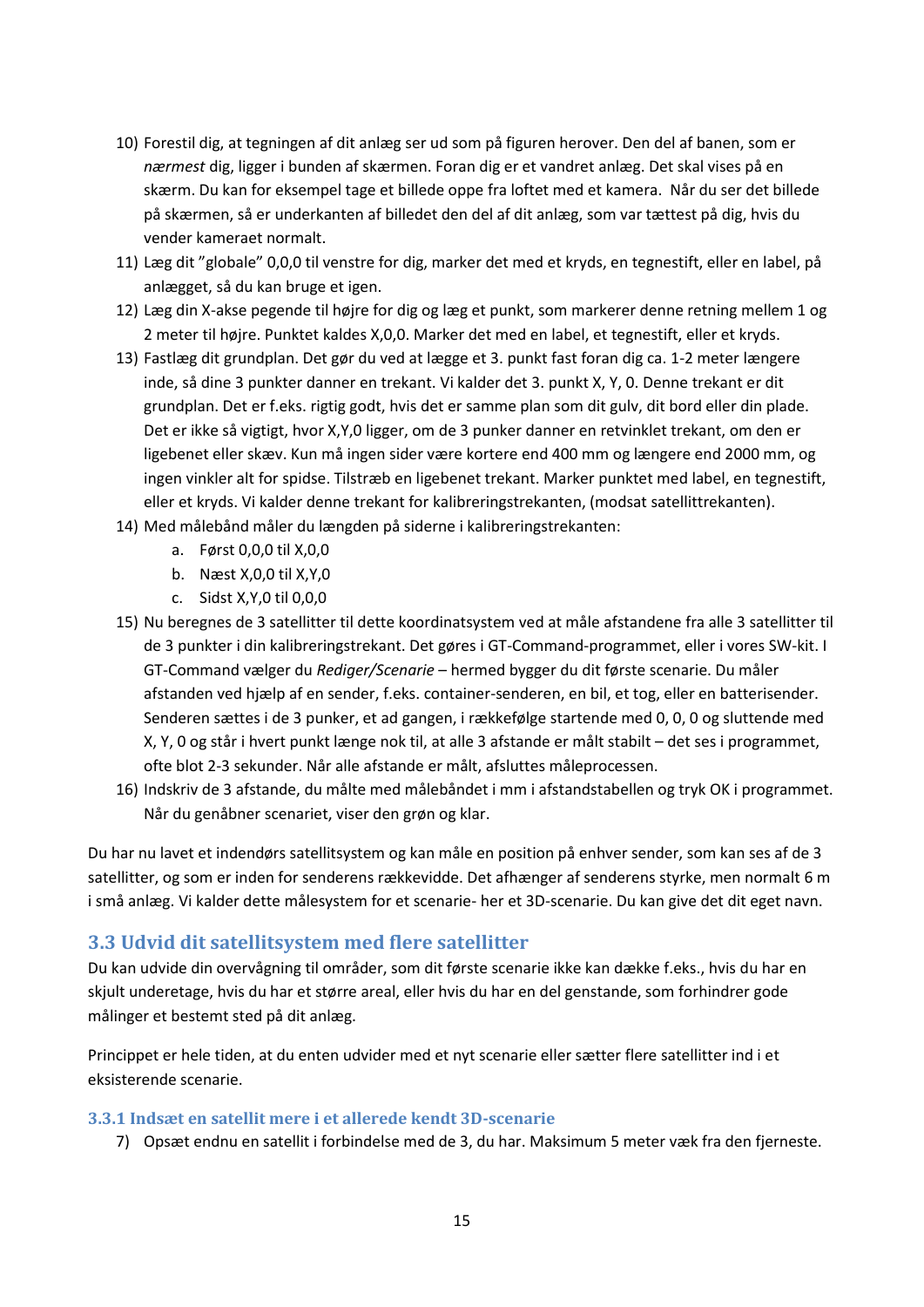- 8) Brug GT-Command og vælg i scenariet *Tilføj ny satellit*.
- 9) Brug en sender til at beregne afstanden til den nye satellit med. Det gøres ved at flytte senderen rundt på 4 tilfældige positioner, hvor den kan se både den nye satellit og de 3 øvrige. GT-Command holder selv rede på, om dine målepositioner er gode nok. Brug f.eks. 4 punkter i et rektangel, korteste afstande ca. 500 mm. En fremskridtsbjælke viser, om /når et målepunkt er accepteret, og du kan flytte til det næste punkt.
- 10) Når du er færdig, trykker du OK. Nu har 4 satellitter afstande til din kalibreringstrekant, og nu kan op til 4 satellit-trekanter (måletrekanter) benyttes til at måle position med (4 kombinationer af 4 satellitter). Se de gyldige kombinationer under måletrekanter i programmet. Nogle trekanter vil IKKE være gyldige, fordi siderne er forlange eller vinklerne for små. Målesystemet vil i givet fald selv finde den trekant, som måler bedst.
- 11) Du kan udvide på denne måde til maks. 6 satellitter i et scenarie. Men…
- 12) Målemetoden har den svaghed, at den øger usikkerheden på de nye trekanter, fordi der skal bruges lange afstande til at måle dem med. Det kan f.eks. ses ved, at højden over planet øges, og der optræder en slags "banan-effekt". Derfor anbefales det kun at øge et scenarie med få modtagere. Ved større udvidelser anbefales nedenstående fremgangsmåde.

### <span id="page-15-0"></span>**3.3.2 Tilføj et nyt scenarie**

Du kan tilføje et nyt scenarie med 3 satellitter. Du kan genbruge 1 eller 2 satellitter fra et tidligere scenarie. Opret et nyt scenarie i systemet. Følg metoden beskrevet under kalibrering. Det vigtige her er:

- 6) Du skal nu lave en ny kalibreringstrekant med 3 nye målepunkter. Det er vigtigt, at denne trekant er i plan med den første trekant, og af praktiske hensyn anbefales det (men er ikke nødvendigt), at dens akser er parallelle med akserne i den første kalibreringstrekant.
- 7) Når det nye scenarie er kalibreret, har det sit eget 0,0,0. Dette skal nu forskydes på computeren, så dets position passer med de virkelige afstande til hovedscenariet (dit første scenarie). Hvis det nye 0-punkt ligger f.eks. 4 meter ud ad X-aksen på det første scenarie og 3 meter bag X-aksen, så skal det nye scenarie på PC'en forskydes +4000 mm i X og -3000 mm i Y i forhold til hovedscenariet.
- 8) Det gøres i menupunktet *Forbind scenarier*. Her fastlægges hovedscenariet, som du ikke kan flytte på. Vælg det scenarie, du vil flytte, ved at klikke på det. Brug pil-tasterne til at forskyde scenariet, og evt. rotere det, hvis det er lidt eller meget drejet. Du lukker bare vinduet, når du er færdig.
- 9) Hvis nu du bygger med biler eller tog og udvider, hvor du kan køre med en sender, så kan du tegne i 3D i vinduet *Forbind scenarier* ved blot at bevæge senderen. Derved trækkes et spor på skærmen med to farver, en for hvert scenarie. Du kan så fryse en optagelse, der er god i begge scenarier. Du skal nu blot med piltasterne flytte dit nye scenarie, så de to spor ligger præcist over hinanden.
- 10) Hvis dit nye scenarie ligger under/over hovedscenariet, kan du bruge samme metode. Forskellen er blot, at du sjældent kan måle i de to scenarier samtidigt, formodentlig med en meget lille overgang, eller en overgang, som er skjult for begge scenarier. Så må du måle alle 3 forskydninger med et målebånd. Husk du måler med retning fra hovedscenariet. Det er klogt at fastholde parallelle akser, f.eks. en fysisk kant eller en væg.

På denne måde kan du udvide dit rum i princippet, så langt som du har satellitter til.